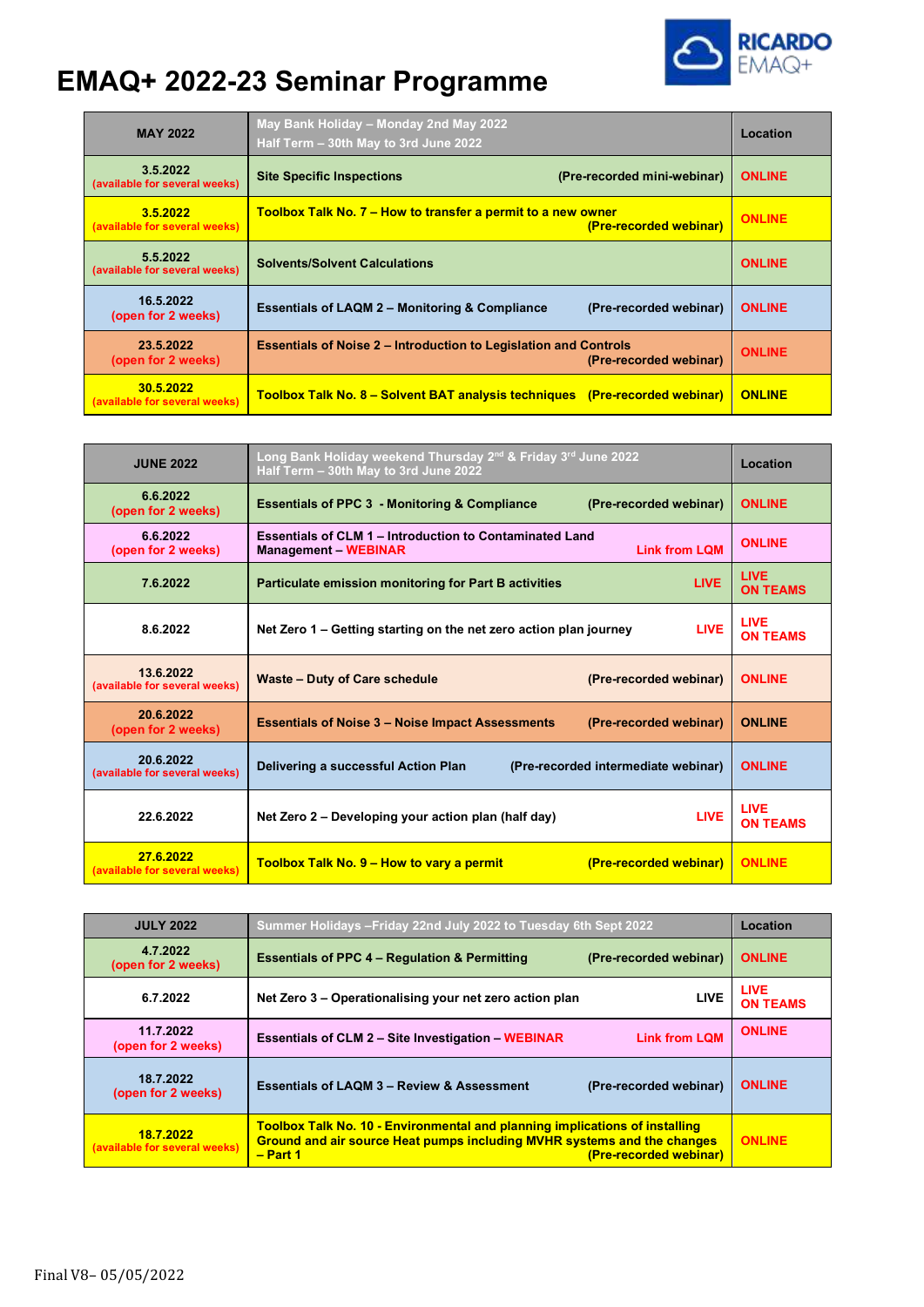## **RICARDO**

## **EMAQ+ 2022-23 Seminar Programme**

| <b>SEP 2022</b>                            |                                                                                                                                                                                                                 | Location                            |
|--------------------------------------------|-----------------------------------------------------------------------------------------------------------------------------------------------------------------------------------------------------------------|-------------------------------------|
| 12.9.2022<br>(open for 2 weeks)            | <b>Essentials of Noise 4 – Noise modelling, Impact &amp; Mitigation</b><br>(Pre-recorded webinar)                                                                                                               | <b>ONLINE</b>                       |
| 12.9.2022<br>(available for several weeks) | Toolbox Talk No. 11 – How to revoke a permit & how to surrender a permit<br>(Pre-recorded webinar)                                                                                                              | <b>ONLINE</b>                       |
| 19.9.2022<br>(open for 2 weeks)            | <b>Essentials of PPC 5 – Management</b><br>(Pre-recorded webinar)                                                                                                                                               | <b>ONLINE</b>                       |
| 19.9.2022<br>(available for several weeks) | AQ Climate Change co-benefits (mini-webinar)<br>(Pre-recorded webinar)                                                                                                                                          | <b>ONLINE</b>                       |
| 26.9.2022<br>(available for several weeks) | <b>Toolbox Talk No. 12 - Environmental and planning implications of installing</b><br><b>Ground and air source Heat pumps including MVHR systems and the</b><br>changes<br>$- Part 2$<br>(Pre-recorded webinar) | <b>ONLINE</b>                       |
| 28.9.2022                                  | <b>IAPSC</b>                                                                                                                                                                                                    | <b>Birmingham/ONLI</b><br><b>NE</b> |

| <b>OCT 2022</b>                             | October Half Term - 20th - 31st-October 2022                                                      | Location                       |
|---------------------------------------------|---------------------------------------------------------------------------------------------------|--------------------------------|
| 3.10.2022<br>(available for several weeks)  | <b>Stack Heights</b><br>(Pre-recorded mini-webinar)                                               | <b>ONLINE</b>                  |
| 3.10.2022<br>(open for 2 weeks)             | <b>Essentials of CLM 3 - Risk Assessment - WEBINAR</b><br><b>Link from LQM</b>                    | <b>ONLINE</b>                  |
| 6.10.2022                                   | <b>LIVE</b><br><b>Particulate emission monitoring for Part B activities</b>                       | <b>LIVE</b><br><b>ON TEAMS</b> |
| 10.10.2022<br>(open for 2 weeks)            | <b>Essentials of Noise 5 – Preparing &amp; evaluating noise reports</b><br>(Pre-recorded webinar) | <b>ONLINE</b>                  |
| 17.10.2022<br>(available for several weeks) | <b>Toolbox Talk No. 13 – Introduction to BAT option appraisals</b><br>(Pre-recorded webinar)      | <b>ONLINE</b>                  |

| <b>NOV 2022</b>                             |                                                                                                        | Location                        |
|---------------------------------------------|--------------------------------------------------------------------------------------------------------|---------------------------------|
| 1.11.2022<br>(available for several weeks)  | Domestic solid fuel standards regs<br>(Pre-recorded mini-webinar)                                      | <b>ONLINE</b>                   |
| 7.11.2022<br>(available for several weeks)  | Acuity Testing & Assessment of odours using field assessment techniques<br>(Pre-recorded mini-webinar) | <b>ONLINE</b>                   |
| 14.11.2022<br>(open for 2 weeks)            | <b>LIVE</b><br><b>Essentials of LAQM 4 - Action Planning</b>                                           | <b>LIVE</b><br><b>ON TEAMS</b>  |
| 15.11.2022<br>(available for several weeks) | <b>Advanced Noise: Good Acoustics and sustainable design</b><br>(Pre-recorded webinar)                 | <b>ONLINE</b>                   |
| 21.11.2022<br>(open for 2 weeks)            | <b>Essentials of PPC 1 - Introduction to Environmental Permitting</b><br><b>LIVE</b>                   | <b>Birmingham</b>               |
| 23.11.2022<br>(available for several weeks) | <b>Toolbox Talk No. 14 - How to review a permit</b><br>(Pre-recorded webinar)                          | <b>ONLINE</b>                   |
| 29.11.2022                                  | <b>LIVE</b><br><b>Air Quality Modelling</b>                                                            | <b>I</b> IVE<br><b>ON TEAMS</b> |